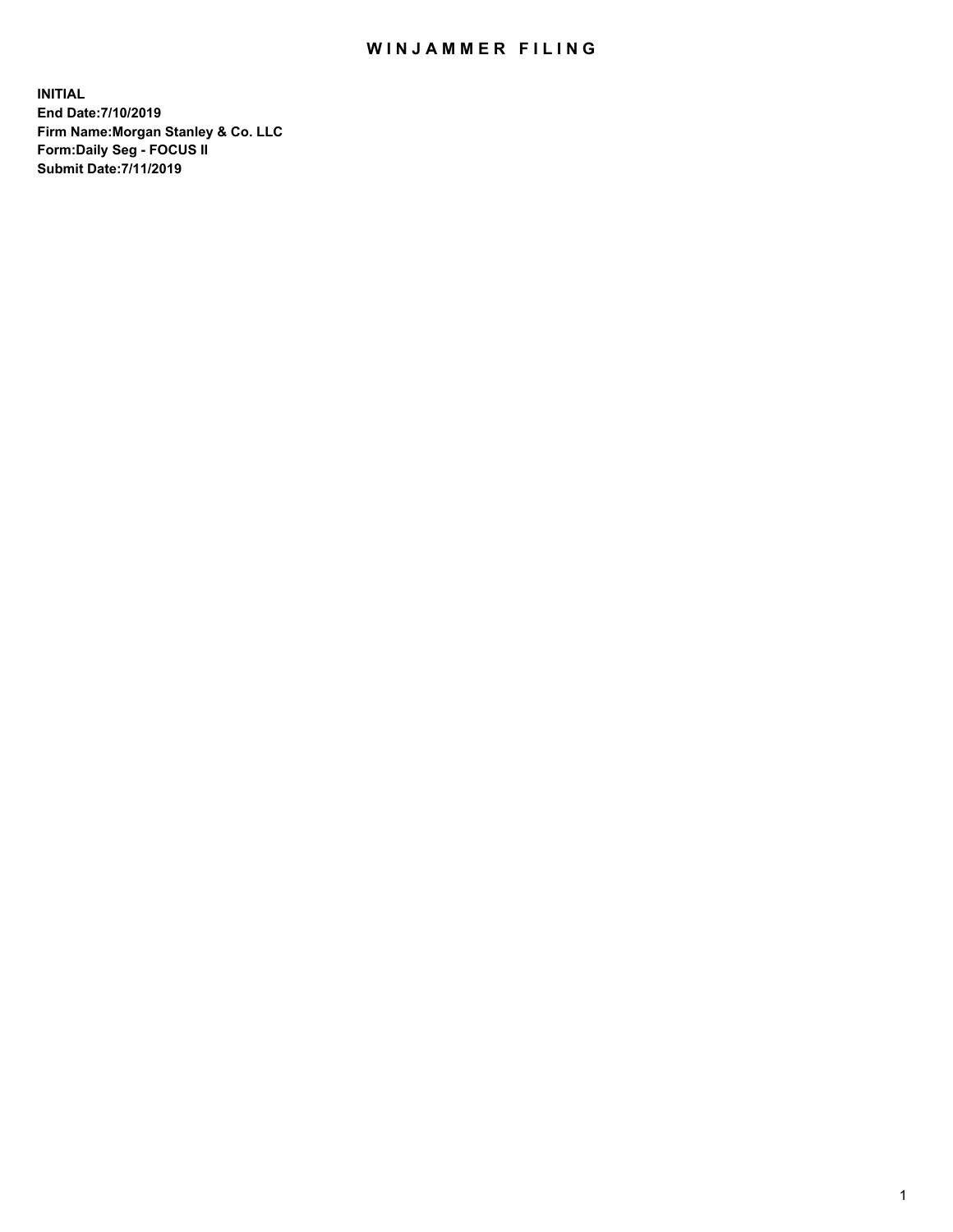**INITIAL End Date:7/10/2019 Firm Name:Morgan Stanley & Co. LLC Form:Daily Seg - FOCUS II Submit Date:7/11/2019 Daily Segregation - Cover Page**

| Name of Company                                                                                                                                                                                                                                                                                                               | Morgan Stanley & Co. LLC                               |
|-------------------------------------------------------------------------------------------------------------------------------------------------------------------------------------------------------------------------------------------------------------------------------------------------------------------------------|--------------------------------------------------------|
| <b>Contact Name</b>                                                                                                                                                                                                                                                                                                           | <b>Ikram Shah</b>                                      |
| <b>Contact Phone Number</b>                                                                                                                                                                                                                                                                                                   | 212-276-0963                                           |
| <b>Contact Email Address</b>                                                                                                                                                                                                                                                                                                  | Ikram.shah@morganstanley.com                           |
| FCM's Customer Segregated Funds Residual Interest Target (choose one):<br>a. Minimum dollar amount: ; or<br>b. Minimum percentage of customer segregated funds required:% ; or<br>c. Dollar amount range between: and; or<br>d. Percentage range of customer segregated funds required between:% and%.                        | 235,000,000<br><u>0</u><br><u>00</u><br>0 <sup>0</sup> |
| FCM's Customer Secured Amount Funds Residual Interest Target (choose one):<br>a. Minimum dollar amount: ; or<br>b. Minimum percentage of customer secured funds required:%; or<br>c. Dollar amount range between: and; or<br>d. Percentage range of customer secured funds required between:% and%.                           | 140,000,000<br><u>0</u><br><u>00</u><br>0 <sub>0</sub> |
| FCM's Cleared Swaps Customer Collateral Residual Interest Target (choose one):<br>a. Minimum dollar amount: ; or<br>b. Minimum percentage of cleared swaps customer collateral required:%; or<br>c. Dollar amount range between: and; or<br>d. Percentage range of cleared swaps customer collateral required between:% and%. | 92,000,000<br><u>0</u><br>0 Q<br>00                    |

Attach supporting documents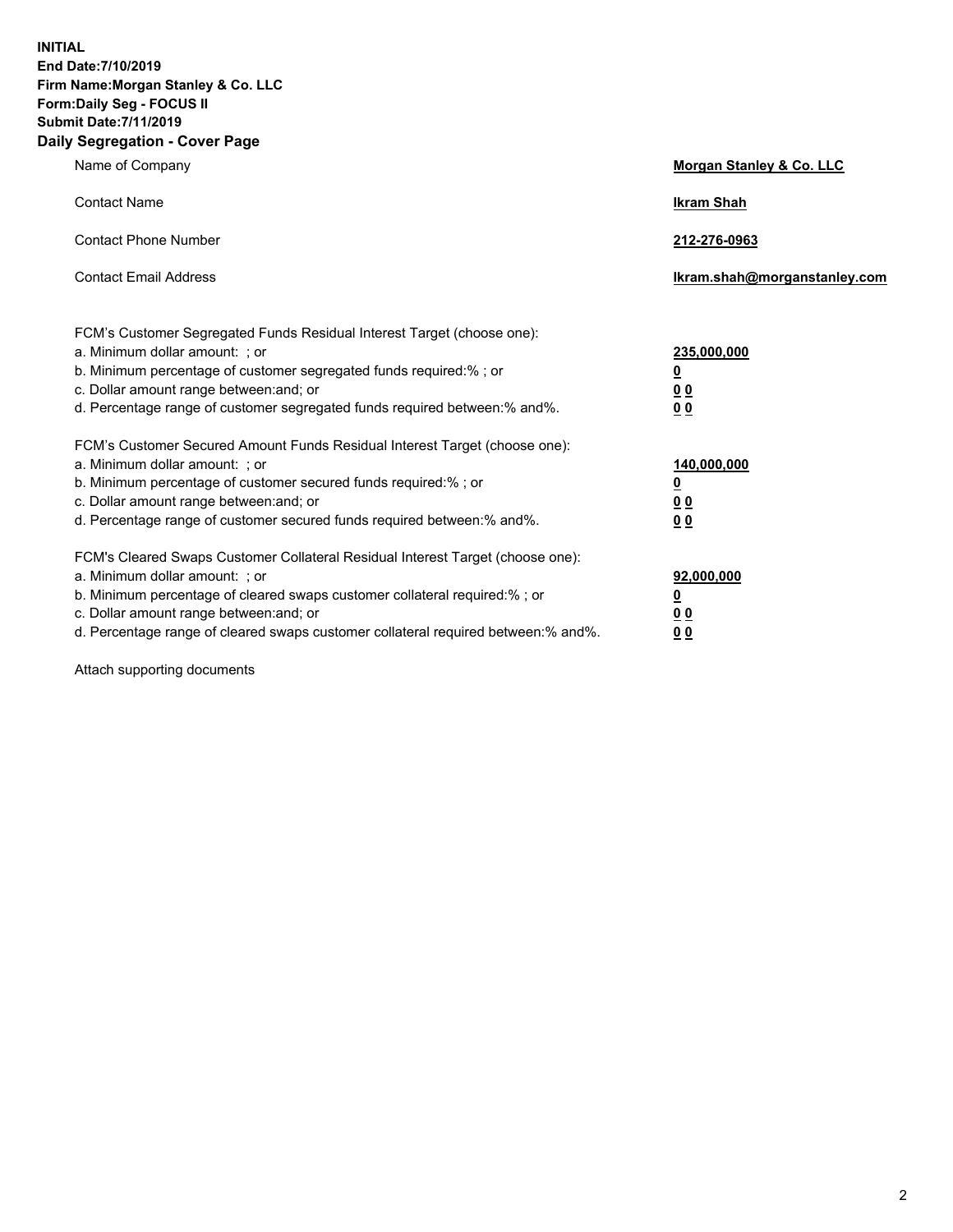## **INITIAL End Date:7/10/2019 Firm Name:Morgan Stanley & Co. LLC Form:Daily Seg - FOCUS II Submit Date:7/11/2019**

## **Daily Segregation - Secured Amounts**

|    | Foreign Futures and Foreign Options Secured Amounts                                         |                          |
|----|---------------------------------------------------------------------------------------------|--------------------------|
|    | Amount required to be set aside pursuant to law, rule or regulation of a foreign            | $0$ [7305]               |
|    | government or a rule of a self-regulatory organization authorized thereunder                |                          |
| 1. | Net ledger balance - Foreign Futures and Foreign Option Trading - All Customers             |                          |
|    | A. Cash                                                                                     | 2,826,398,362 [731       |
|    | B. Securities (at market)                                                                   | 2,562,066,988 [731       |
| 2. | Net unrealized profit (loss) in open futures contracts traded on a foreign board of trade   | 201,472,803 [7325]       |
| 3. | Exchange traded options                                                                     |                          |
|    | a. Market value of open option contracts purchased on a foreign board of trade              | <u>14,981,262</u> [7335] |
|    | b. Market value of open contracts granted (sold) on a foreign board of trade                | -11,400,293 [7337]       |
| 4. | Net equity (deficit) (add lines 1.2. and 3.)                                                | 5,593,519,122 [734       |
| 5. | Account liquidating to a deficit and account with a debit balances - gross amount           | 66,156,642 [7351]        |
|    | Less: amount offset by customer owned securities                                            | -65,347,944 [7352]       |
| 6. | Amount required to be set aside as the secured amount - Net Liquidating Equity              | 5,594,327,820 [735       |
|    | Method (add lines 4 and 5)                                                                  |                          |
| 7. | Greater of amount required to be set aside pursuant to foreign jurisdiction (above) or line | 5,594,327,820 [736       |
|    | 6.                                                                                          |                          |
|    | FUNDS DEPOSITED IN SEPARATE REGULATION 30.7 ACCOUNTS                                        |                          |
| 1. | Cash in banks                                                                               |                          |
|    | A. Banks located in the United States                                                       | 388,823,883 [7500]       |
|    | B. Other banks qualified under Regulation 30.7                                              | 261,679,649 [7520]       |
|    |                                                                                             | [7530]                   |
| 2. | Securities                                                                                  |                          |
|    | A. In safekeeping with banks located in the United States                                   | 803,603,118 [7540]       |
|    | B. In safekeeping with other banks qualified under Regulation 30.7                          | 0 [7560] 803,603,1       |
| 3. | Equities with registered futures commission merchants                                       |                          |
|    | A. Cash                                                                                     | 5,690,690 [7580]         |
|    | <b>B.</b> Securities                                                                        | $0$ [7590]               |
|    | C. Unrealized gain (loss) on open futures contracts                                         | 498,290 [7600]           |
|    | D. Value of long option contracts                                                           | $0$ [7610]               |
| 4. | E. Value of short option contracts                                                          | 0 [7615] 6,188,980       |
|    | Amounts held by clearing organizations of foreign boards of trade<br>A. Cash                | $0$ [7640]               |
|    | <b>B.</b> Securities                                                                        | $0$ [7650]               |
|    | C. Amount due to (from) clearing organization - daily variation                             | $0$ [7660]               |
|    | D. Value of long option contracts                                                           | $0$ [7670]               |
|    | E. Value of short option contracts                                                          | 0 [7675] 0 [7680]        |
| 5. | Amounts held by members of foreign boards of trade                                          |                          |
|    | A. Cash                                                                                     | 2,402,429,702 [770       |
|    | <b>B.</b> Securities                                                                        | 1,758,463,870 [771       |
|    | C. Unrealized gain (loss) on open futures contracts                                         | 200,974,513 [7720]       |
|    | D. Value of long option contracts                                                           | 14,981,262 [7730]        |
|    | E. Value of short option contracts                                                          | -11,400,293 [7735]       |
|    |                                                                                             | [7740]                   |
| 6. | Amounts with other depositories designated by a foreign board of trade                      | $0$ [7760]               |
| 7. | Segregated funds on hand                                                                    | $0$ [7765]               |
| 8. | Total funds in separate section 30.7 accounts                                               | 5,825,744,684 [777       |
| 9. | Excess (deficiency) Set Aside for Secured Amount (subtract line 7 Secured Statement         | 231,416,864 [7380]       |
|    | Page 1 from Line 8)                                                                         |                          |
|    |                                                                                             |                          |

- 10. Management Target Amount for Excess funds in separate section 30.7 accounts **140,000,000** [7780]
- 11. Excess (deficiency) funds in separate 30.7 accounts over (under) Management Target **91,416,864** [7785]

**898,362** [7315] **066,988** [7317]

<mark>0,293</mark> [7337] <mark>19,122</mark> [7345] Less: amount offset by customer owned securities **-65,347,944** [7352] **808,698** [7354] **5,594,327,820** [7355]

## **5,594,327,820** [7360]

 A. Banks located in the United States **388,823,883** [7500] B. Other banks qualified under Regulation 30.7 **261,679,649** [7520] **650,503,532**

**3,118** [7540] B<mark>803,603,118</mark> [7570]

E. Value of short option contracts **0** [7615] **6,188,980** [7620]

 A. Cash **2,402,429,702** [7700] **163,870** [7710] C. Unrealized gain (loss) on open futures contracts **200,974,513** [7720] E. Value of short option contracts **-11,400,293** [7735] **4,365,449,054 8. 12. 12. 12.7 and 18.7 and 18.7 and 18.7 and 18.7 and 18.7 and 18.7 and 18.7 and 18.7 and 18.7 and 18.7 and 18.7 and 18.7 and 18.7 and 18.7 and 18.7 and 18.7 and 18.7 and 18.7 and 18.7 and 18.7 and 18.7 and 18.7 and 18. 2.864** [7380]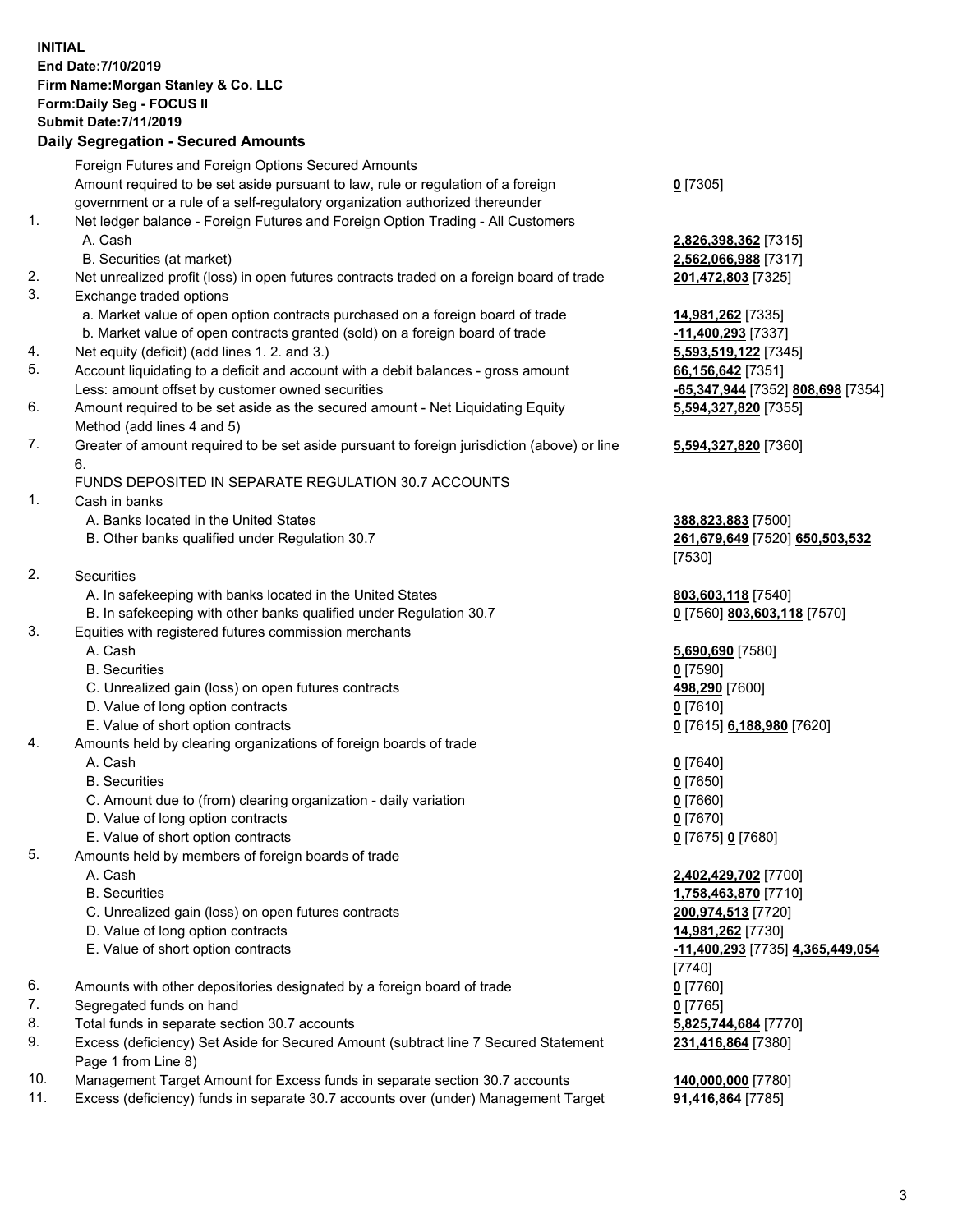**INITIAL End Date:7/10/2019 Firm Name:Morgan Stanley & Co. LLC Form:Daily Seg - FOCUS II Submit Date:7/11/2019 Daily Segregation - Segregation Statement** SEGREGATION REQUIREMENTS(Section 4d(2) of the CEAct) 1. Net ledger balance A. Cash **7,023,961,566** [7010] B. Securities (at market) **5,978,401,637** [7020] 2. Net unrealized profit (loss) in open futures contracts traded on a contract market **3,755,222,161** [7030] 3. Exchange traded options A. Add market value of open option contracts purchased on a contract market **501,742,227** [7032] B. Deduct market value of open option contracts granted (sold) on a contract market **-321,067,084** [7033] 4. Net equity (deficit) (add lines 1, 2 and 3) **16,938,260,507** [7040] 5. Accounts liquidating to a deficit and accounts with debit balances - gross amount **239,033,656** [7045] Less: amount offset by customer securities **-238,081,480** [7047] **952,176** [7050] 6. Amount required to be segregated (add lines 4 and 5) **16,939,212,683** [7060] FUNDS IN SEGREGATED ACCOUNTS 7. Deposited in segregated funds bank accounts A. Cash **4,748,859,286** [7070] B. Securities representing investments of customers' funds (at market) **0** [7080] C. Securities held for particular customers or option customers in lieu of cash (at market) **510,505,594** [7090] 8. Margins on deposit with derivatives clearing organizations of contract markets A. Cash **6,201,604,525** [7100] B. Securities representing investments of customers' funds (at market) **0** [7110] C. Securities held for particular customers or option customers in lieu of cash (at market) **5,467,896,043** [7120] 9. Net settlement from (to) derivatives clearing organizations of contract markets **108,358,142** [7130] 10. Exchange traded options A. Value of open long option contracts **501,742,227** [7132] B. Value of open short option contracts **-321,067,084** [7133] 11. Net equities with other FCMs A. Net liquidating equity **7,283,478** [7140] B. Securities representing investments of customers' funds (at market) **0** [7160] C. Securities held for particular customers or option customers in lieu of cash (at market) **0** [7170] 12. Segregated funds on hand **0** [7150] 13. Total amount in segregation (add lines 7 through 12) **17,225,182,211** [7180] 14. Excess (deficiency) funds in segregation (subtract line 6 from line 13) **285,969,528** [7190] 15. Management Target Amount for Excess funds in segregation **235,000,000** [7194]

16. Excess (deficiency) funds in segregation over (under) Management Target Amount Excess

**50,969,528** [7198]